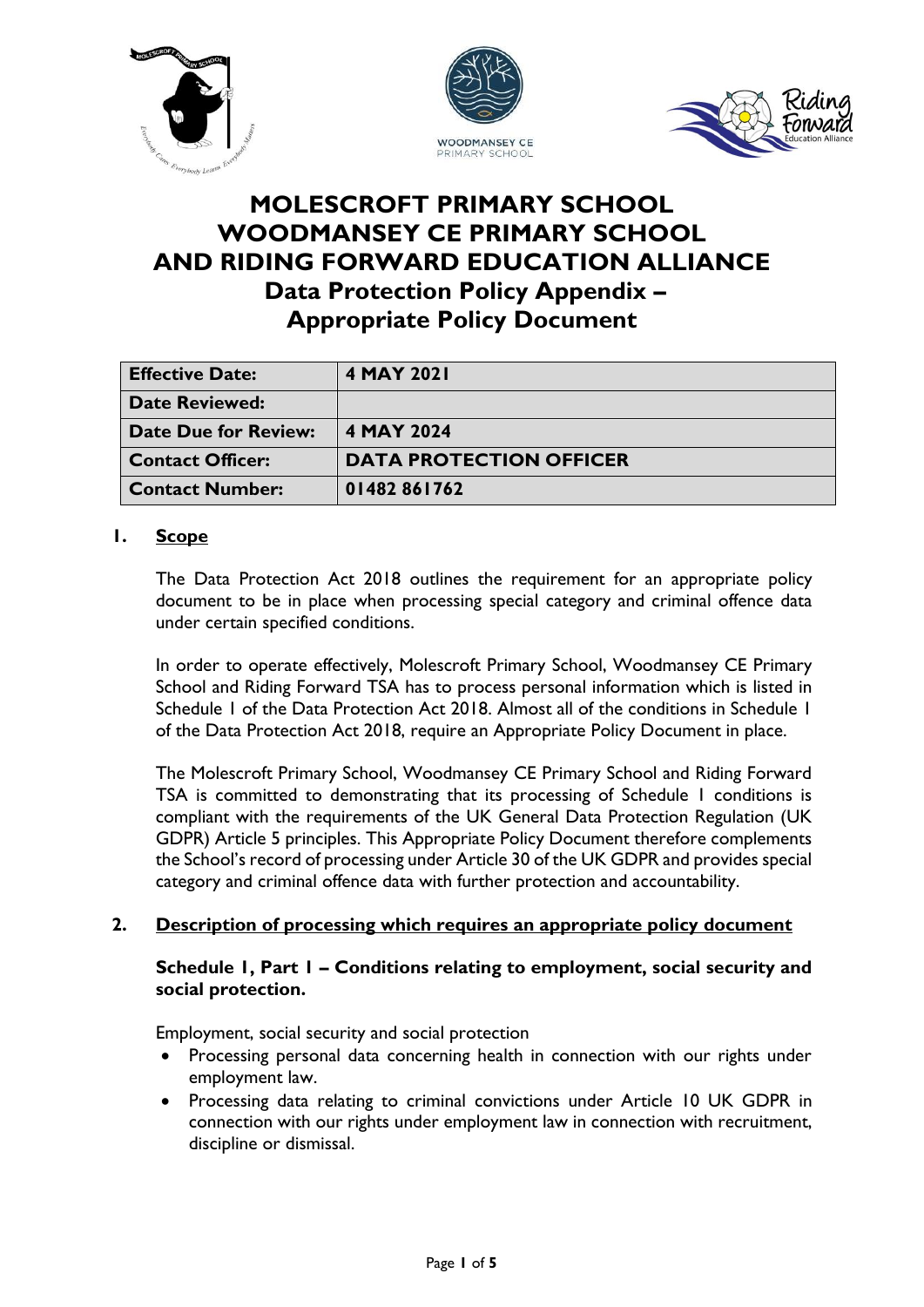## **Schedule 1, Part 2 – Substantial Public Interest Conditions**

Statutory etc. and government purposes

- Fulfilling the school's obligations under UK legislation for the provision of education to school aged children within the East Riding.
- Complying with other legal requirements, such as the requirement to disclose information in connection with legal proceedings.
- We may also process criminal offence data under this condition.

Equality of opportunity or treatment

- Ensuring compliance with the School's obligations under legislation such as the Equality Act 2010.
- Ensuring that we fulfil our public sector equality duty when carrying out our work.
- Ensuring we provide equal access to our services, to all pupils in recognition of our legal and ethical duty to represent and serve pupils.

Preventing or detecting unlawful acts

- Processing data concerning criminal records in connection with employment in order to reduce the risk to the School and safeguard pupils and the wider community.
- Disclosing data to support the prevention or detection of unlawful acts

Protecting the public against dishonesty etc.

- Processing data concerning dishonesty, malpractice or other improper conduct in order to safeguard and protect pupils and the wider community.
- Carrying out investigations and disciplinary actions relating to our employees.
- Regulatory requirements relating to unlawful acts and dishonesty etc.
- Assisting other agencies in connection with their regulatory requirements.

Support for individuals with a particular disability or medical condition

 To provide services or raise awareness of a disability or medical condition in order to deliver services to individuals.

**Counselling** 

 For the provision of confidential counselling, advice or support or of another similar service provided confidentially.

Safeguarding of children and individuals at risk

- Protecting vulnerable children and young people from neglect, physical, mental or emotional harm.
- Identifying individuals at risk while attending emergency incidents.
- Obtaining further support for children and individuals at risk by sharing information with relevant agencies.

Insurance

• Information that is necessary for insurance purposes.

Occupational pensions

Fulfilling the School's obligation to provide an occupational pension scheme.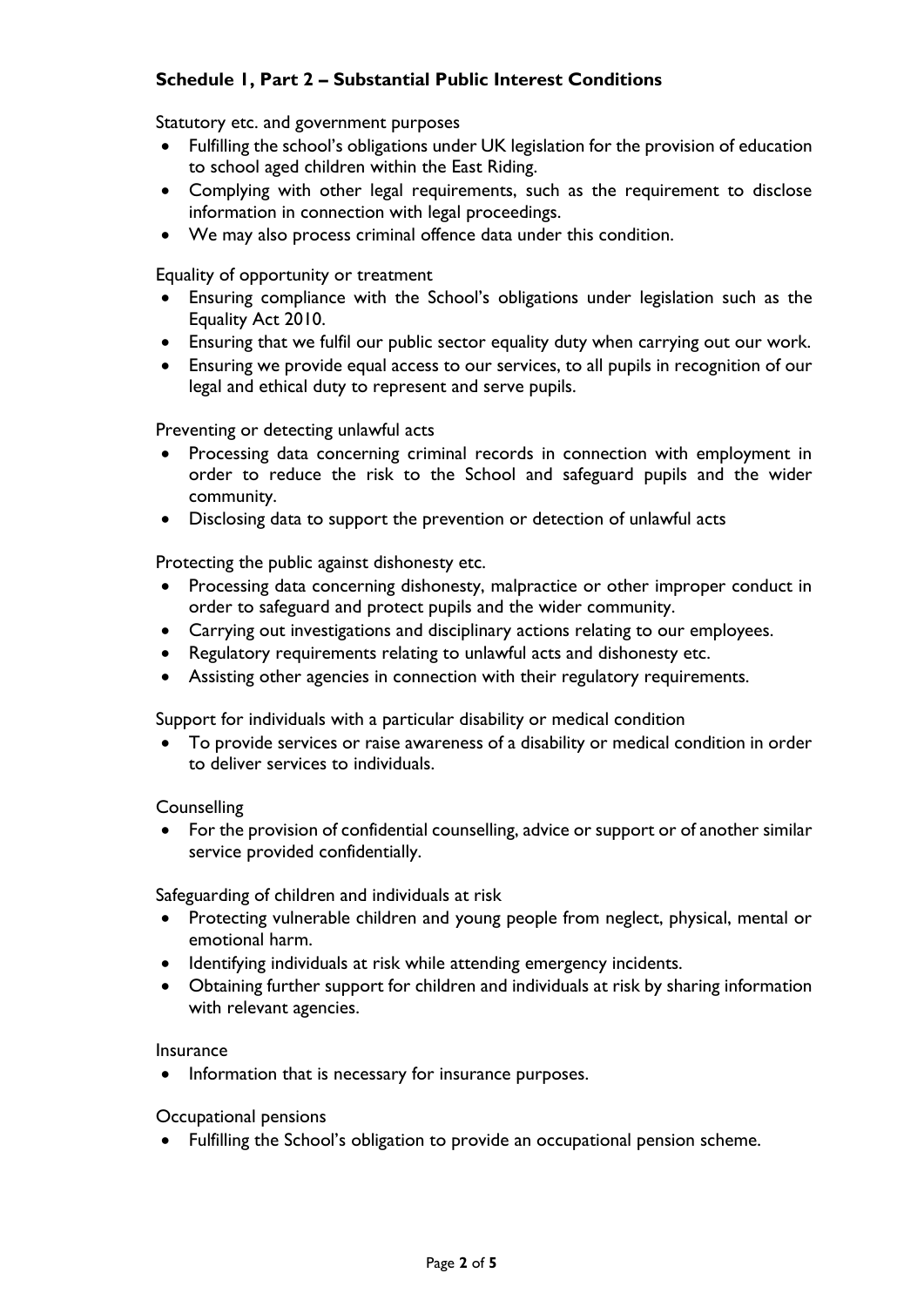## **Schedule 1, Part 3 – Additional Conditions Relating to Criminal Convictions, etc.**

 The School may process personal data relating to criminal convictions in connection with its service obligations or as part of recruitment and employment checks to safeguard and protect pupils and the wider community against dishonesty.

## **3. Data Protection Principles**

Article 5 of the UK GDPR states that personal data shall be:

- Processed lawfully, fairly and transparently
- Collected for specific and legitimate purposes and processed in accordance with those purposes
- Adequate, relevant and limited to what is necessary for the stated purposes
- Accurate and, where necessary, kept up-to-date
- Retained for no longer than necessary, and
- Kept secure

In addition, Article 5 requires that the data controller shall be responsible for, and able to demonstrate compliance with, these principles (the accountability principle).

#### **Processed lawfully, fairly and transparently**

- The School provides clear and transparent information about why we process personal data including our lawful basis for processing in our privacy notices and policy documents.
- Our processing for purposes of substantial public interest are necessary to exercise our functions which are outlined in legislation.
- Our processing for the purposes of employment relates to our obligations as an employer.
- We also process special category personal data to comply with other obligations imposed on the School in its capacity as an educational institute e.g. the Equality Act.
- The Senior Leadership Team and Governors oversees policy work and monitors compliance in all areas of Information Governance, as outlined in its terms of reference.
- We carry out data protection impact assessments to ensure processing is fair and lawful.

#### **Collected for specific, explicit and legitimate purposes**

- We process personal data for purposes of substantial public interest as explained above when the processing is necessary for us to fulfil our statutory functions, where it is necessary for complying with or assisting another to comply with a regulatory requirement, to establish whether an unlawful or improper conduct has occurred, to protect the public from dishonesty, preventing or detecting unlawful acts or for disclosure to elected representatives.
- We are authorised by law to process personal data for the purposes outlined above.
- We process personal data only when it is necessary and proportionate.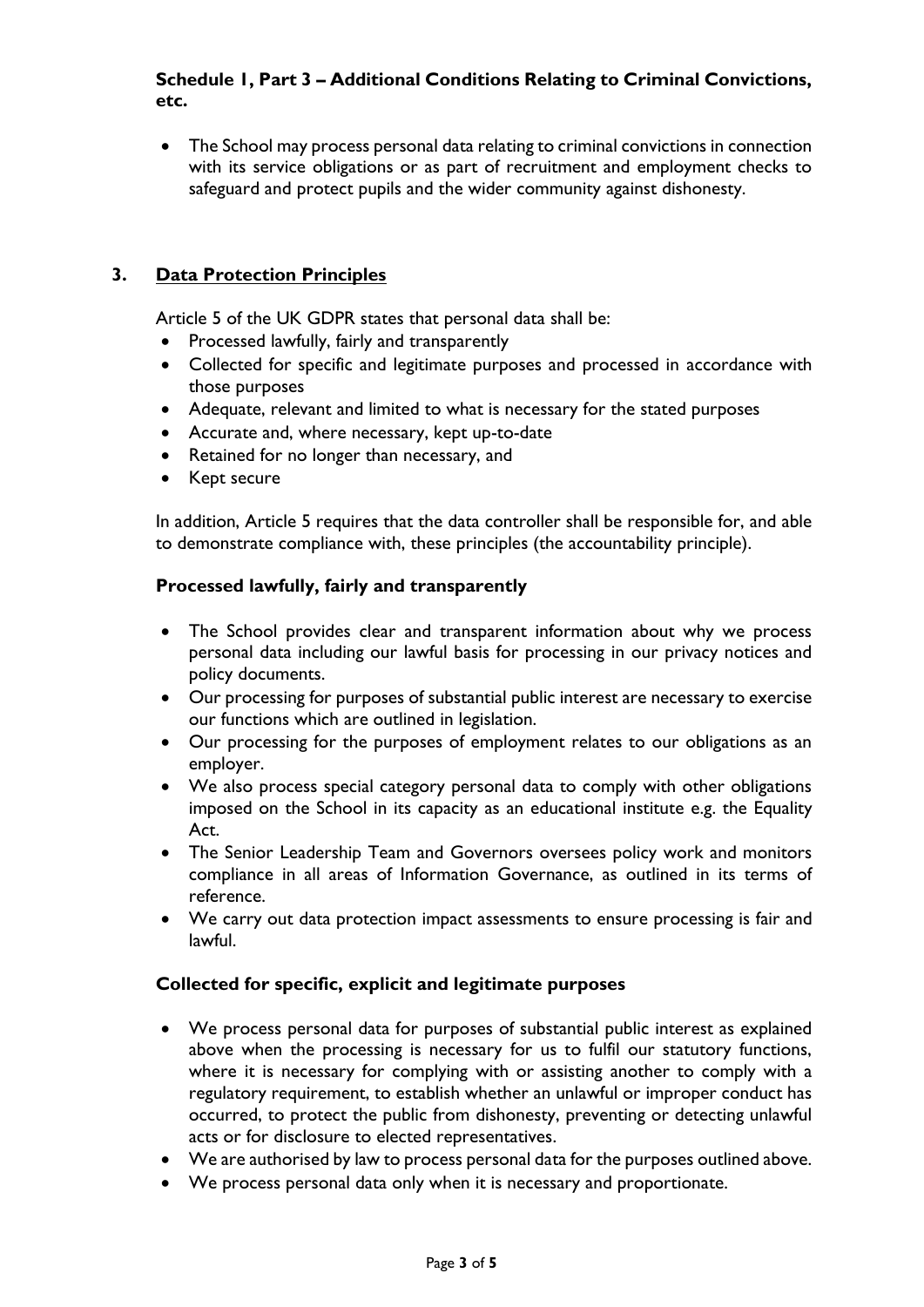- If we are sharing data with another controller, we will document that they are authorised by law to process the data for their purpose.
- We will not process personal data for purposes incompatible with the original purpose it was collected for. If we do use personal data for a new purpose that is compatible, we will inform the data subject first.

#### **Adequate, relevant and limited to what is necessary for processing**

- We collect personal data necessary for the relevant purposes and ensure it is not excessive.
- The information we process is necessary for and proportionate to our purposes. Where personal data is provided to us or obtained by us, but is not relevant to our stated purposes, we will erase it.

## **Accurate and kept up to date with every effort to erase or rectify without delay**

- Where we become aware that personal data is inaccurate or out of date, having regard to the purpose for which it is being processed, we will take every reasonable step to ensure that data is erased or rectified without delay. The School has processes in place to help people do this.
- If we decide not to either erase or rectify it, for example because the lawful basis we rely on to process the data means these rights don't apply, we will document our decision.

#### **Kept in a form such that the data subject can be identified only as long as is necessary for processing.**

- All data processed by the School, unless retained longer for archiving purposes, will be retained for the periods set out in our retention schedules. The requirement for retention schedules is outlined in our Data Protection Retention Schedule.
- We determine the retention period for this data based on our legal obligations and the necessity of its retention for our business needs.
- Our retention schedule is reviewed regularly and updated when necessary.
- We anonymise data when possible.

#### **Processed in a manner that ensures the appropriate security**

- The School will carry out risk assessments taking into account state of the art technical measures, the costs of implementation and the risk/likelihood to individuals if a security breach occurs and the effect of any security breach on the School itself.
- Both the School and its processors shall implement appropriate technical and organisational measures to ensure a level of security appropriate to the risk.
- When assessing appropriate organisational and technical measures, the School Business Manager, Head Teacher and the DPO will consult with other relevant services, such as ICT, Human Resources and Audit.
- Our Senior Leadership Team and Governors meet regularly to ensure suitable information security governance is deployed throughout the School.
- Employees working within the School are to undertake a Disclosure and Barring Service (DBS) check.